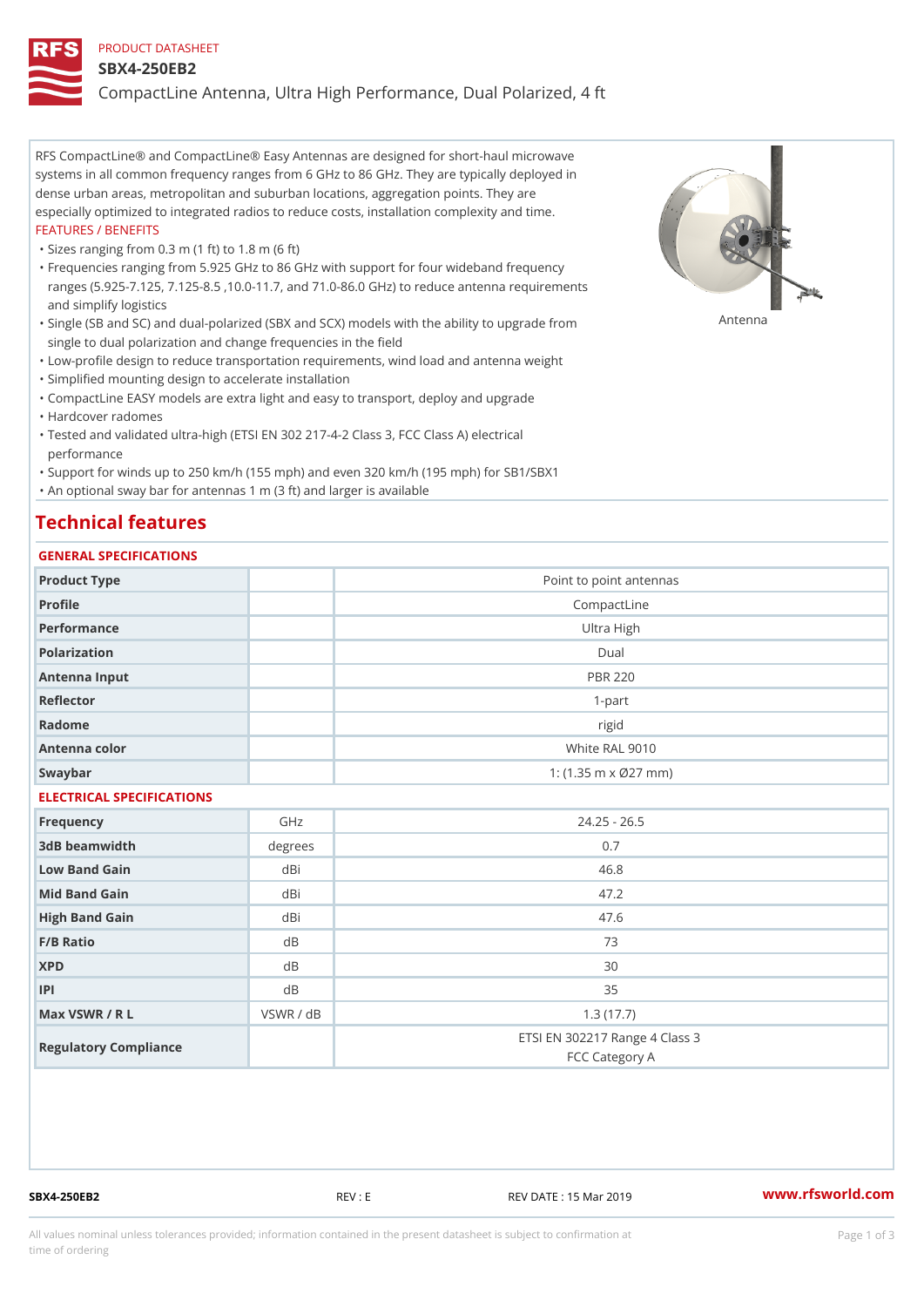## PRODUCT DATASHEET

## SBX4-250EB2

CompactLine Antenna, Ultra High Performance, Dual Polarized, 4 ft

| MECHANICAL SPECIFICATIONS                                  |              |                                                   |
|------------------------------------------------------------|--------------|---------------------------------------------------|
| Diameter                                                   | ft $(m)$     | 4(1.2)                                            |
| Elevation Adjustment                                       | degrees      | ± 15                                              |
| Azimuth Adjustment                                         | degrees      | ± 15                                              |
| Polarization Adjustment                                    | $degree$ :   | Dual                                              |
| Mounting Pipe Diameter<br>minimum                          | $mm$ (in)    | 114(4.5)                                          |
| Mounting Pipe Diameter<br>maximum                          | $mm$ (in)    | 114(4.5)                                          |
| Approximate Weight                                         | kg (lb)      | 30(66)                                            |
| Survival Windspeed                                         | $km/h$ (mph) | 252 (155)                                         |
| Operational Windspeed                                      | $km/h$ (mph) | 252 (155)                                         |
| <b>STRUCTURE</b>                                           |              |                                                   |
| Radome Material                                            |              | rigid                                             |
| FURTHER ACCESSORIES                                        |              |                                                   |
| optional Swaybar                                           |              | 1: SMA-SK-4 (1.35 m x Ø33 mm)                     |
| Further Accessories                                        |              | SMA-SKO-UNIVERSAL : Universal sway bar fixation l |
| MOUNTOUTLINE                                               |              |                                                   |
| m m<br>$Dimension_A$<br>(in)                               |              | 1262(49.7)                                        |
| m m<br>$Dimension_B$<br>(in)                               |              | 608 (23.9)                                        |
| m m<br>$Dimension_C$<br>(i n)                              |              | 270 (10.6)                                        |
| $Dim_D -$<br>m m<br>$114$ m m $(4.5$ _ ir $)$ $R$ ii p $e$ |              | 358 (14.1)                                        |
| m m<br>$Dimension$ = E<br>(i n)                            |              | 59(2.3)                                           |
| m m<br>$Dimension_F$<br>(in)                               |              | 230(9.1)                                          |
| m m<br>$D$ imension $_G$                                   |              | 186(7.3)                                          |

SBX4-250EB2 REV : E REV : REV DATE : 15 Mar 2019 WWW.rfsworld.com